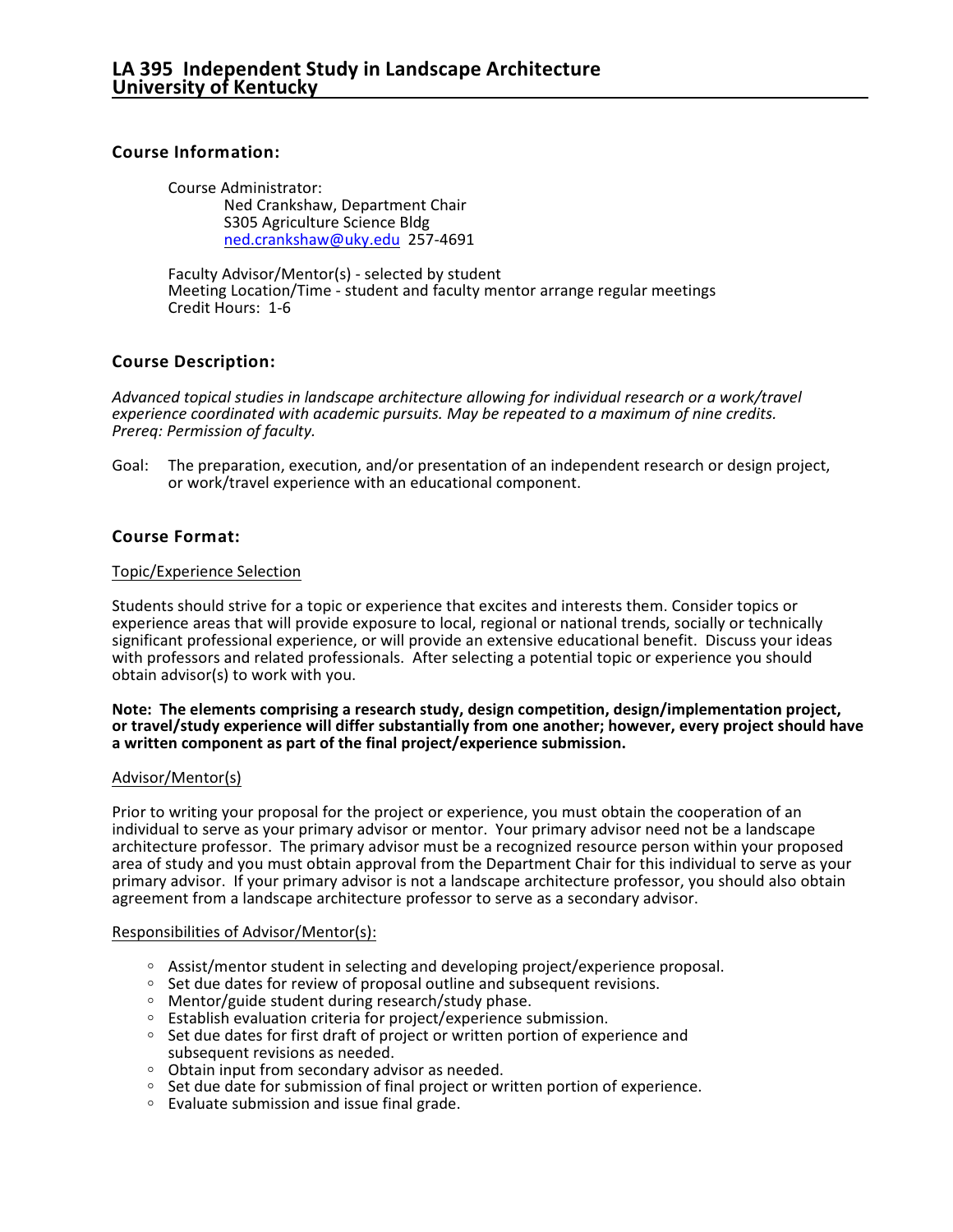# **Project/Experience Proposal**

The project/experience proposal may be submitted in detailed outline form or in long form (sentences, paragraphs, etc.). The student should talk to his/her advisor(s) about their ideas for the direction of the project/experience before writing the final proposal. The proposal should at least answer in detail these basic questions:

What it is you plan to do? What are your objectives in doing it? How are you going to accomplish these objectives?

A well prepared outline should contain the basic structural elements of the proposed project or written portion of the experience. It should show the relationships between the various topics to be studied or experienced and provide elements in their proper sequence to effectively communicate the project or experience. This should, in turn, provide the student with a logical organization to pursue the project or written portion of the experience, further facilitating his/her grasp of the subject or experience. The outline should provide a means to readily visualize the distribution of emphasis and transition between topics.

## Project/Experience Proposal Approval

The student should submit a typed preliminary proposal outline to the primary advisor by a previously agreed upon date. The student and mentor(s) should discuss the preliminary outline and subsequent revisions. Once the final expanded proposal has been written, the student should obtain official approval from the advisor(s) for the project and then submit the final proposal to the Department Chair for approval.

# **Final Project/Experience Submission**

The student should submit two typed copies of your written project or experience component to your advisor(s) at a previously agreed upon date. One copy will be kept by the Department. Your advisor(s) will then review the project and issue a grade based on the previously determined evaluation criteria. In addition, when appropriate, your advisor(s) may require you to orally present your project to faculty and students as part of your grade (this should be determined at the beginning of the project and included in the agreed upon evaluation criteria).

## Components of Project/Experience Submission

The nature, scope and goals of the project or experience should dictate the components or elements of the final submission and the criteria used to evaluate it. These elements should be discussed, outlined in detail, mutually agreed to by the student and faculty mentor(s), and included in the project proposal submission.

The elements comprising a research study, design competition, design implementation project, or travel/study experience will differ substantially from one another; however, every project should have a written component as part of the final project/experience submission.

## Example of content for written research project submission

- 1. Cover Page/Table of Contents: project title, student name, date, course info, content list<br>2. Introduction: Let reader know exactly what the project is about, its limits of coverage -
- 2. Introduction: Let reader know exactly what the project is about, its limits of coverage where you plan to begin and end. This may also be called the explanation, showing how the text is organized and on what principle it is based. What is your purpose in writing? If your study is intended to do something for someone, who are they? What are their needs and what are the considerations you are about to elaborate on?
- 3. Body/Content: The format should be discussed in detail with the advisor(s).<br>4. Conclusions/Results/Application/Summary of the study. What did you do or
- 4. Conclusions/Results/Application/Summary of the study. What did you do or achieve and how does it relate/apply to the topic -- positive, negative or inconclusive? Doubt may remain but should be complemented with indication of areas needing further research.
- 5. Bibliography/Citations complete and in appropriate format.
- 6. Graphics or Supplemental Material as needed to communicate information.